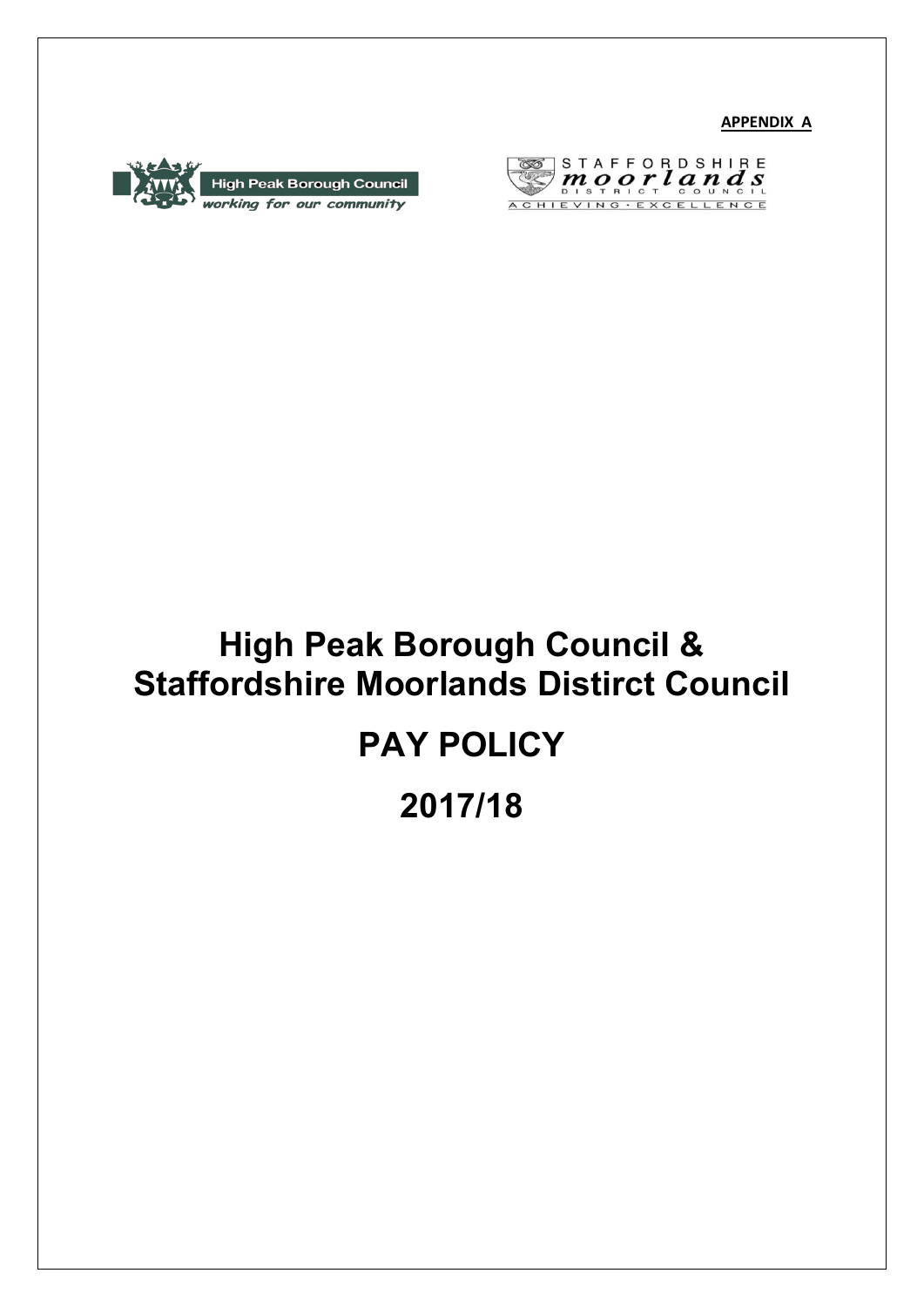# **1. Introduction and Purpose**

In accordance with Section 112 of the Local Government Act (1972) High Peak Borough Council and Staffordshire Moorlands District Council have the "power to appoint officers on such reasonable terms and conditions as the authorities sees fit". The Pay Policy Statement sets out the Councils' approach to pay in accordance with the Localism Act (2011) (Section 38) and provides transparency to the setting of pay for its employees by identifying:

- the methods by which salaries of all employees are determined;
- the detail and level of remuneration of its most senior staff i.e. 'chief officers', as defined by the relevant legislation;
- the Committees responsible for ensuring the provisions set out in this statement are applied consistently and recommending any amendments to the full Council.

The pay policy will be approved by full Council. This policy statement will come into immediate effect and will be subject to review on an annual basis in accordance with the relevant legislation in place at that time.

#### **Strategic Alliance**

High Peak Borough Council and Staffordshire Moorlands District Council work together as a strategic alliance and the workforce is shared. The Chief Executive and Executive Directors are employed by both Councils. The remaining Chief Officers are employed by one of the Councils but are joint appointments and work across the two authorities. The majority of employees work flexibly across both Councils. The terms and conditions of employment have been harmonised across the two Councils and the costs are shared.

In determining the pay and remuneration of all its employees, the Councils will comply with all relevant employment legislation. This includes legislation such as the Equality Act (2010); Part Time Employment (Prevention of Less Favourable Treatment) Regulations (2000); The Agency Worker Regulations (2010) and where relevant the Transfer of Undertakings (Protection of Earnings) Regulations. The Councils will ensure there is no pay discrimination within its pay structures. Pay differentials are objectively justified through the use of equality proofed job evaluation schemes which directly relate to the requirements, demands and responsibilities of job role.

#### **2. Basic Pay**

#### **Green Book Employees**

The majority of employees are subject to the National Joint Council for Local Government Services (Conditions of Service) ("Green Book")

Pay and Grading is determined by the Local Government Single Status Job Evaluation Scheme.

A local grading structure has been adopted which makes use of broad banding pay ranges and uses the basis of the nationally negotiation pay spine. The grading structure can be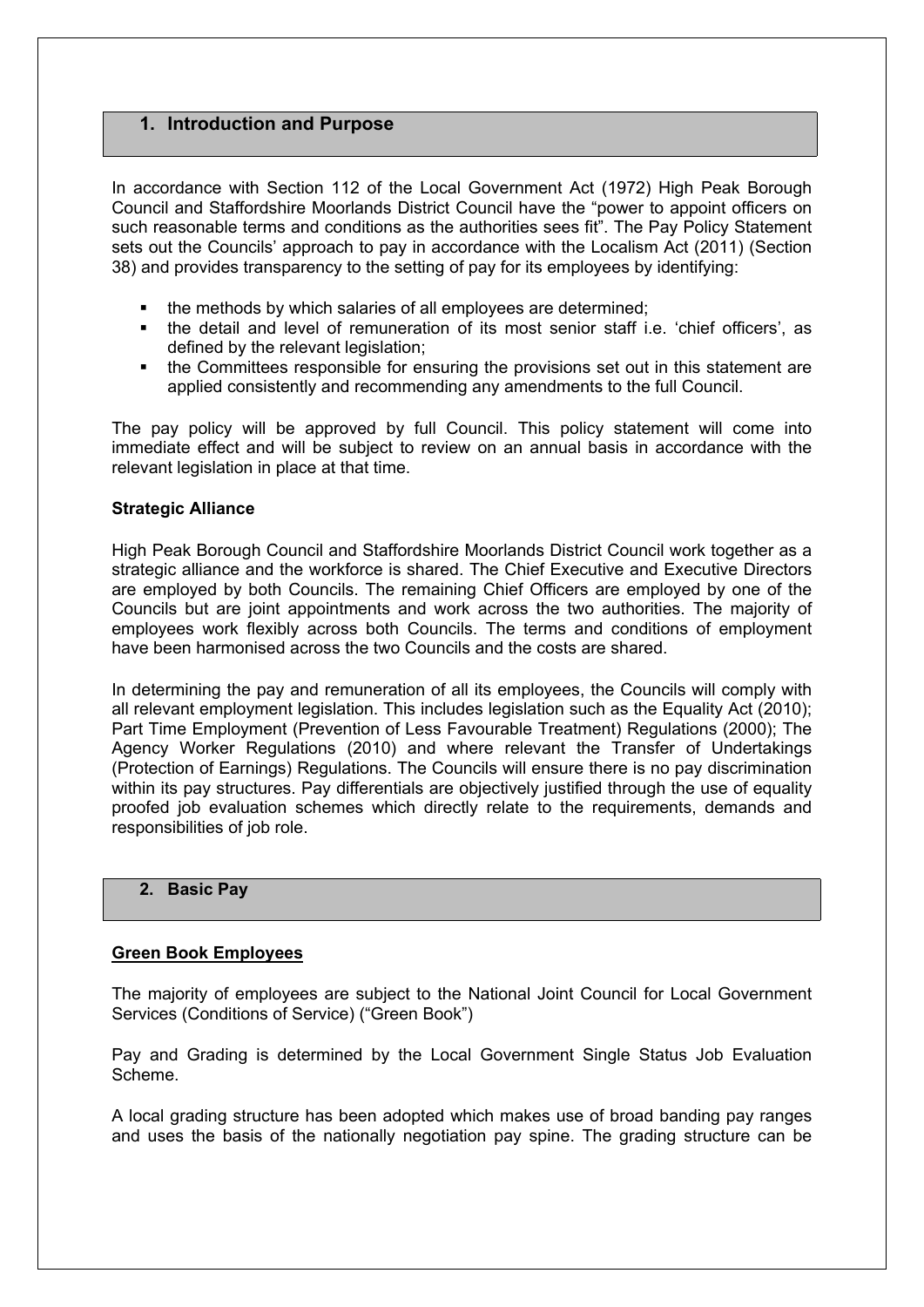found at (**[http://www.highpeak.gov.uk/media/1881/Alliance-Grading-Structure-April-](http://www.highpeak.gov.uk/media/1881/Alliance-Grading-Structure-April-2016/pdf/NEW_Alliance_Grading_Structure_April_2016_2.pdf)[2016/pdf/NEW\\_Alliance\\_Grading\\_Structure\\_April\\_2016\\_2.pdf\)](http://www.highpeak.gov.uk/media/1881/Alliance-Grading-Structure-April-2016/pdf/NEW_Alliance_Grading_Structure_April_2016_2.pdf).** 

Incremental progression throughout theses pay ranges is based on performance, and the assessment of, and reward of good or exceptional performance. At present there is no incremental progression in the upper zone of the pay scale.

#### **Craft Employees**

Some employees are subject to Joint Negotiating Committee for Local Authority Craft & Associated conditions of service (Red Book). Red book employees are subject to set rates of pay. All other pay related allowances are subject to either nationally or locally negotiated rates having been determined from time to time in accordance with collective bargaining and/or by Council policy.

#### **Apprenticeships**

Apprentices are paid in accordance with the national apprenticeship rates of pay.

#### **Senior Management Pay "Chief Officer"**

The posts falling within the statutory definition of a "Chief Officer" their basic salary as of 1st April 2017 are:

| <b>Position</b>                         | Pay Range         |
|-----------------------------------------|-------------------|
| <b>Chief Executive</b>                  | £148,405-£160,946 |
| <b>Executive Directors</b>              | £86,528-£101,954  |
| <b>Heads of Service</b>                 | £61,291-£76,172   |
| Corporate / Operational Service Manager | £50,218-£66,500   |

Pay and grading is determined for Chief Officers by the Hay Job Evaluation Scheme. A local grading structure has been adopted which makes use of broad banding pay ranges which have been previously approved by resolution of Council. The grading structure for these positions can be found at the end of this document.

Incremental progression throughout theses pay ranges is based on performance, and the assessment of, and reward of good or exceptional performance. At present there is no incremental progression in the upper zone of the pay scale.

Organisational structure identifying the numbers and positions at a senior level can be found at(**[http://www.highpeak.gov.uk/media/426/Alliance-senior-management](http://www.highpeak.gov.uk/media/426/Alliance-senior-management-structure/pdf/Alliance_management_team_17_contact_centre_numbers.pdf)[structure/pdf/Alliance\\_management\\_team\\_17\\_contact\\_centre\\_numbers.pdf](http://www.highpeak.gov.uk/media/426/Alliance-senior-management-structure/pdf/Alliance_management_team_17_contact_centre_numbers.pdf)).**

There is a continued commitment to adhere with national pay bargaining in respect of the national pay spine and cost of living increases for all employees.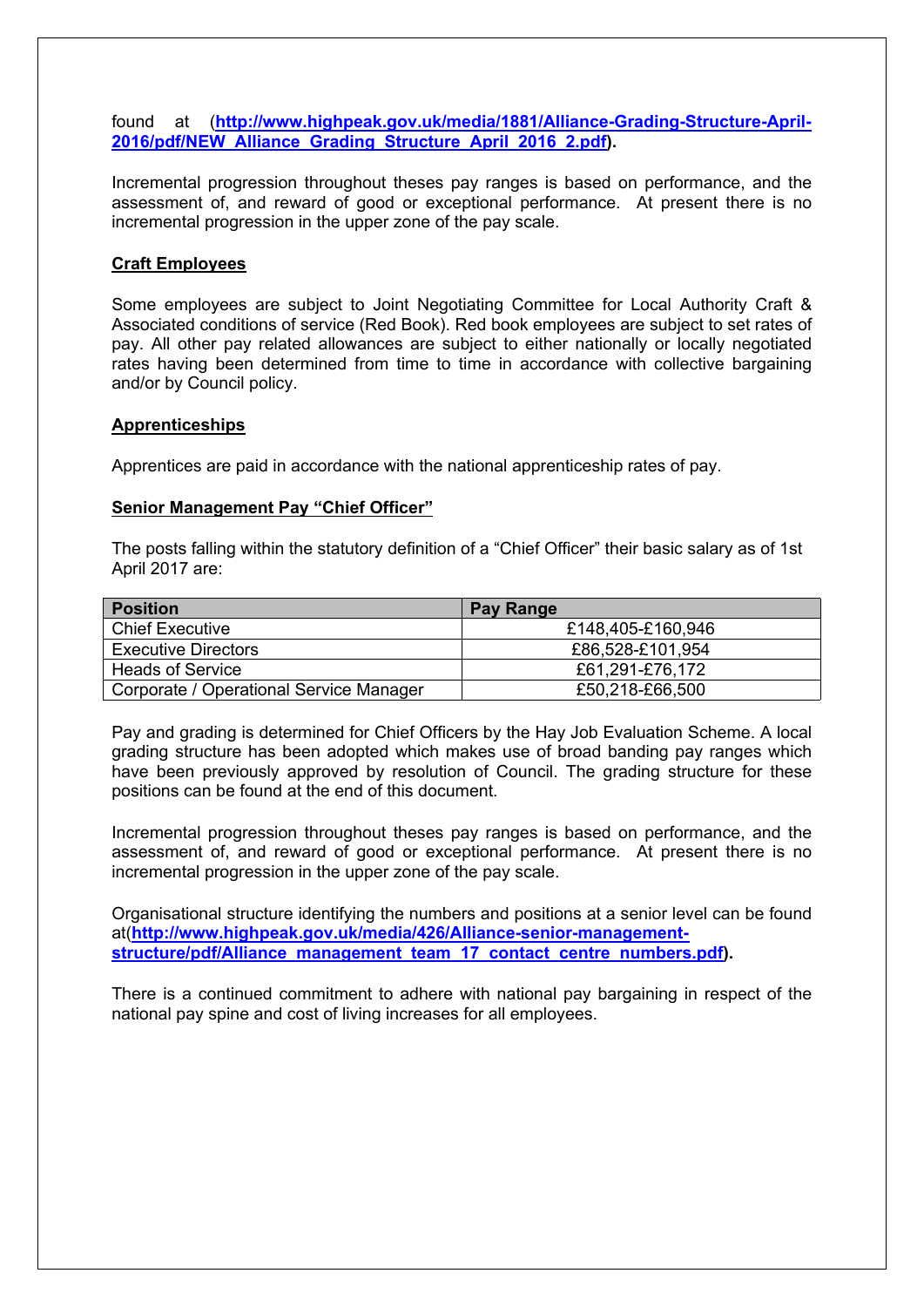# **3. Additional Salary Payments - Chief Officers**

Performance related pay to its Chief Officers is normally applied in accordance with their existing terms and conditions of employment which have been previously agreed by full Council. These additional payments are as follows:-

# **Chief Executive**

| <b>Performance Related Pay</b> | Up to 15% of salary (in recognition of excellent<br>performance) subject to appraisal, once the maximum of<br>the grade is met. The post holder has voluntarily declined<br>this payment in response to budgetary restraints. |  |  |
|--------------------------------|-------------------------------------------------------------------------------------------------------------------------------------------------------------------------------------------------------------------------------|--|--|
| <b>Lease Car</b>               | Contribution of £7,600 per annum toward the cost of<br>providing a lease car. This comprises of:<br>£2,700 (fixed basic contribution to all lease car users)                                                                  |  |  |
|                                | £250<br>(further fixed basic contribution available to all lease<br>car users subject to meeting certain emissions<br>criteria)                                                                                               |  |  |
|                                | £3,070 (Payable to Chief Executive only)                                                                                                                                                                                      |  |  |
|                                | £1,580 (Business usage allowance).                                                                                                                                                                                            |  |  |
| <b>Election Duties</b>         | Fees paid in respect of election duties in accordance with<br>agreed County fee scale.                                                                                                                                        |  |  |

# **Executive Directors – Other "Chief Officer" Payments**

| <b>Deputy Chief Executive Payment</b> | £4,813 per annum to an Executive Director in<br>recognition of their role of Deputy Chief Executive.                                                                                                                                                                                                                                                                                                                                                                                                                                                                                                                                                                                  |  |  |
|---------------------------------------|---------------------------------------------------------------------------------------------------------------------------------------------------------------------------------------------------------------------------------------------------------------------------------------------------------------------------------------------------------------------------------------------------------------------------------------------------------------------------------------------------------------------------------------------------------------------------------------------------------------------------------------------------------------------------------------|--|--|
| <b>Section 151 Officer Allowance</b>  | £4,813 per annum to an Executive Director in<br>recognition of their role of Section 151 Officer.                                                                                                                                                                                                                                                                                                                                                                                                                                                                                                                                                                                     |  |  |
| <b>Monitoring Officer Allowance</b>   | £4,813 per annum to an Executive Director in                                                                                                                                                                                                                                                                                                                                                                                                                                                                                                                                                                                                                                          |  |  |
| <b>Performance Related Pay</b>        | recognition of their role of Monitoring Officer.<br>Up to 15% of salary (in recognition of excellent<br>performance) subject to performance appraisal,<br>once the maximum of the grade is reached. Two<br>postholders eligible for this payment agreed a<br>voluntary reduction in their overall earnings which<br>amounted to an ongoing 3.75% decrease from<br>their total 2010/11 earnings.<br>The third postholder has not reached the<br>maximum of the grade and, for the fourth year<br>running, has had their incremental progression<br>frozen in accordance with a local agreement<br>reached with the trade unions in response to the<br>Council's budgetary constraints. |  |  |
| <b>Election Duties</b>                | Fees paid in respect of election duties in<br>accordance with agreed County fee scale.                                                                                                                                                                                                                                                                                                                                                                                                                                                                                                                                                                                                |  |  |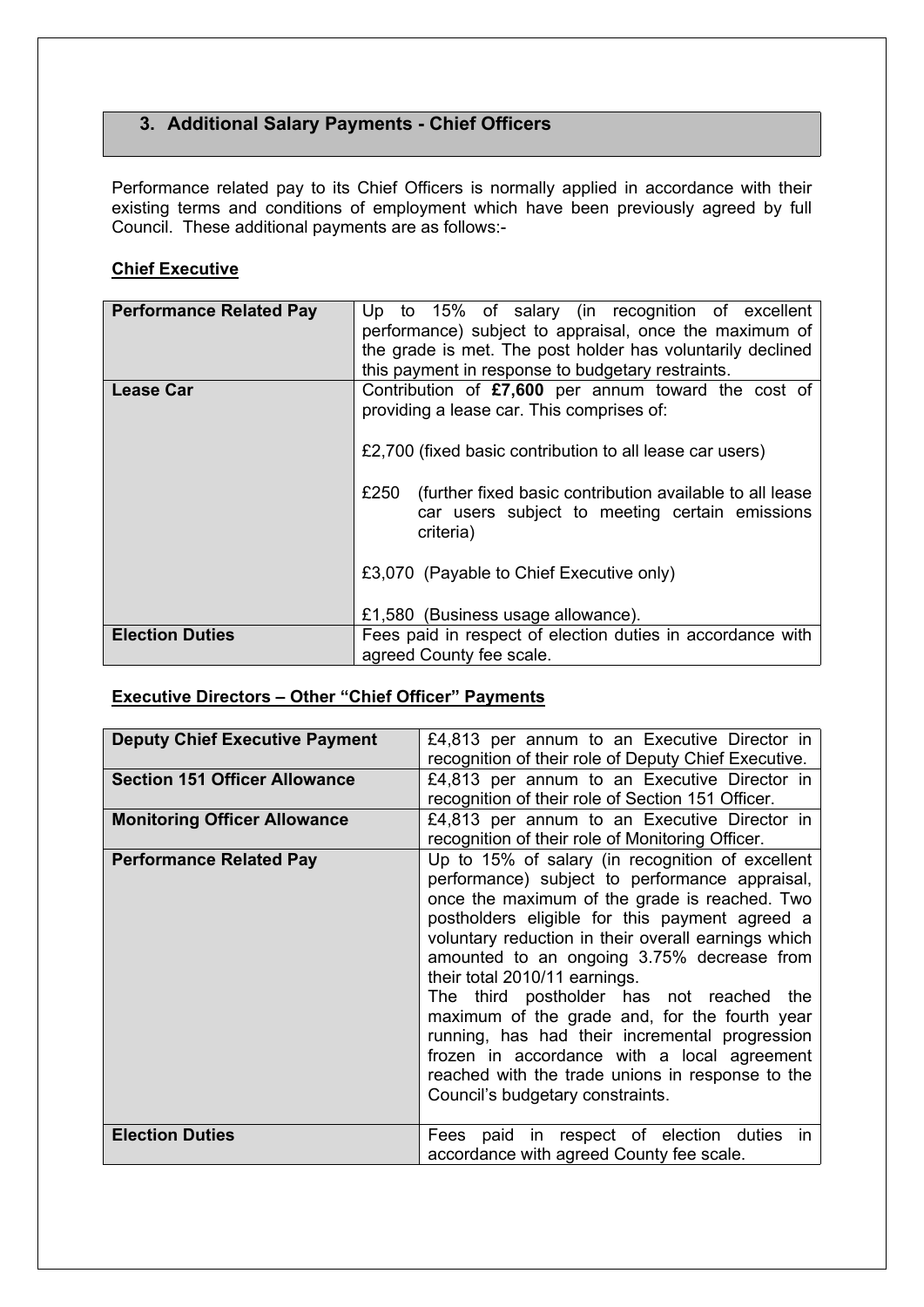| Car<br>Lease<br>postholders) | (applicable | to | 2   Contribution of £5,700 per annum toward the cost<br>of providing a lease car. This comprises of:                             |
|------------------------------|-------------|----|----------------------------------------------------------------------------------------------------------------------------------|
|                              |             |    | £2,700 (fixed basic contribution to all lease car<br>users)                                                                      |
|                              |             |    | £250<br>(further fixed basic contribution available to<br>all lease car users subject to meeting<br>certain emissions criteria). |
|                              |             |    | £1,950 (Payable to Executive Directors only).                                                                                    |
|                              |             |    | £800<br>(Business usage allowance).                                                                                              |

### **4. Car Mileage**

Car mileage is payable to designated Essential Car Users who do not drive a lease car. Payments are in accordance with the NJC mileage rates with the removal of the top banding in accordance with locally agreed terms and conditions:

| <b>Essential User Payment</b> | 451-999cc range   | $1000 - 1199cc$ range |
|-------------------------------|-------------------|-----------------------|
| Lump Sum                      | £846              | £963                  |
| Per mile $(1st 8,500$ miles)  | 36.9 <sub>p</sub> | 40.9 p                |
| Per mile (after 8,500 miles)  | 13.7 <sub>p</sub> | 14.4 <sub>p</sub>     |

| <b>Casual User Payment</b>   | $451-999cc$ range | $1000 - 1199cc$ range |
|------------------------------|-------------------|-----------------------|
| Per mile $(1st 8,500$ miles) | 46.9 p            | 52.2p                 |

#### **5. Recruitment of Chief Officers**

The policy and procedures with regard to recruitment of Chief Officers is set out within the Officer Employment Procedure Rules (part 4 of the constitution). When recruiting to all posts the Councils will take full and proper account of their own equalities and other recruitment policies. The determination of the remuneration to be offered to any newly appointed Chief Officer will be in accordance with the pay structure and relevant policies in place at the time of recruitment. Where we are unable to recruit to a post at the designated grade, the use of temporary market supplements in accordance with relevant policies will be considered.

Where the Councils remain unable to recruit Chief Officers under a contract of service, or there is a need for interim support to provide cover for a vacant substantive chief officer post, the Councils will, where necessary, make use of 'contracts for service'. These will be sourced through a relevant procurement process ensuring the Councils are able to demonstrate the maximum value for money benefits from competition in securing the relevant service.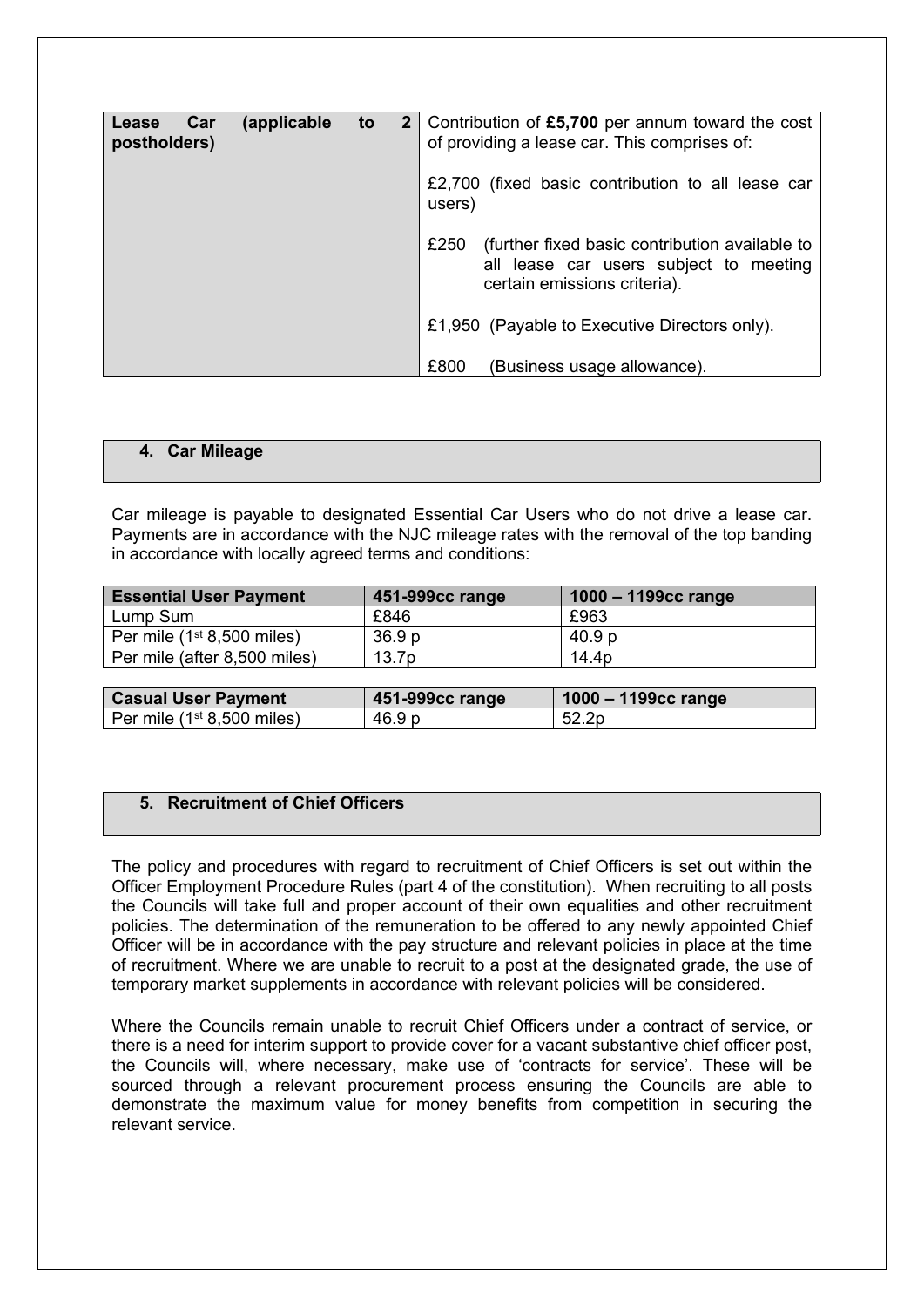When appointments are made to Chief Officer posts where total annual remuneration is greater than £100,000 these appointments will be subject to approval of full Council.

## **6. Payment of Termination of Chief Officers**

The approach to statutory and discretionary payments on termination of employment of Chief Officers, prior to reaching normal retirement age are in accordance with agreed policies at the time.

Any other payments falling outside the provision or the relevant periods of contractual notice shall be subject to a formal decision made by the full Council or relevant elected members, committee or panel of elected members with delegated authority to approve such payments.

At the point of this statement the Government has announced the cap on severance payments will be set at £95,000. The Government has published draft regulations on exit payments (Public Sector Exit Payment Recovery Regulations). The effective date of these regulations is yet to be determined. Once these Regulations become effective these will be complied with.

#### **7. Re-employment /Re-engagement of former Chief Officers**

It is policy not to re-employ former employees who have been granted voluntary redundancy, including Chief Officers. In exceptional cases, and only where there is a clear benefit to the Councils, such former employees may be re-engaged on a short-term contract for services.

## **8. Relationship between the Highest Paid Employee and Lowest Paid Employee**

At the point of this statement lowest paid employees employed under a contract of employment are employed on full time (37 hours) equivalent salaries in accordance with spinal column point  $6 - £14,514$  per annum (£7.52 per hour). This is above the UK Living Wage. Modern apprentice are not included in this definition and are paid in accordance with national apprenticeship rates of pay.

The relationship between the rate of pay for the lowest paid employee and Chief Officer is determined by the processes used for determining pay and grading structures set out earlier in this policy statement.

The statutory guidance under the Localism Act recommends the use of pay multiples as a means of measuring the relationship between pay rates across the workforce and that of senior managers, as included within the Hutton 'Review of Fair Pay in the Public Sector' (2010). The Hutton report was asked by Government to explore the case for a fixed limit on dispersion of pay through a requirement that no public sector manager can earn more than 20 times the lowest paid person in the organisation.

The report concluded that the relationship to median earnings was a more relevant measure and the Government's Code of Recommended Practice on Data Transparency recommends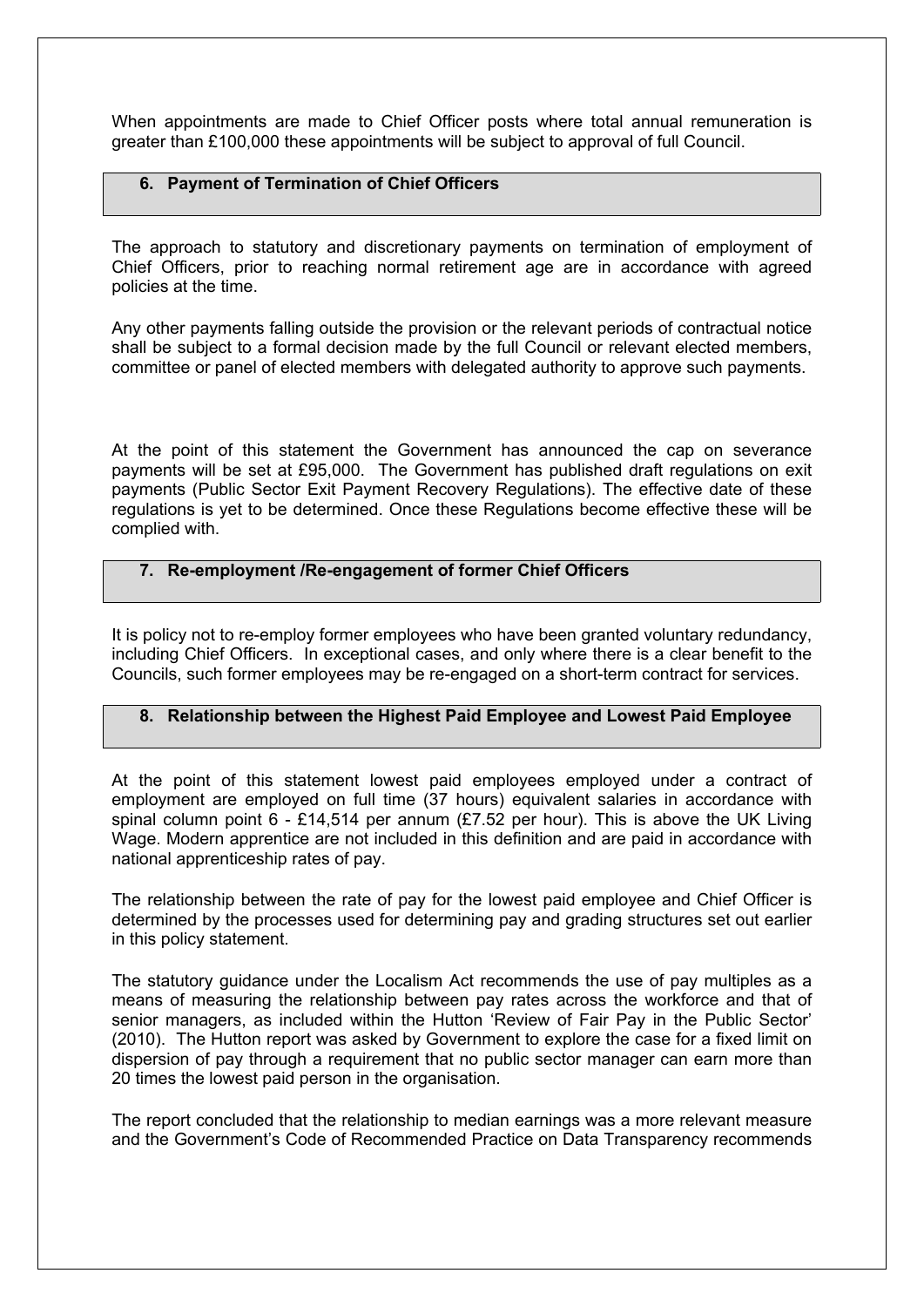the publication of the ratio between highest paid salary and the median average salary of the whole of the Authorities' workforce.

The current pay levels define the relationship between the lowest paid and the highest paid:-

Lowest paid employee and Chief Executive

| Category                                | <b>Ratio</b> |
|-----------------------------------------|--------------|
| Highest paid employee (Chief Executive) | 1:11.5       |
| Lowest paid employee                    |              |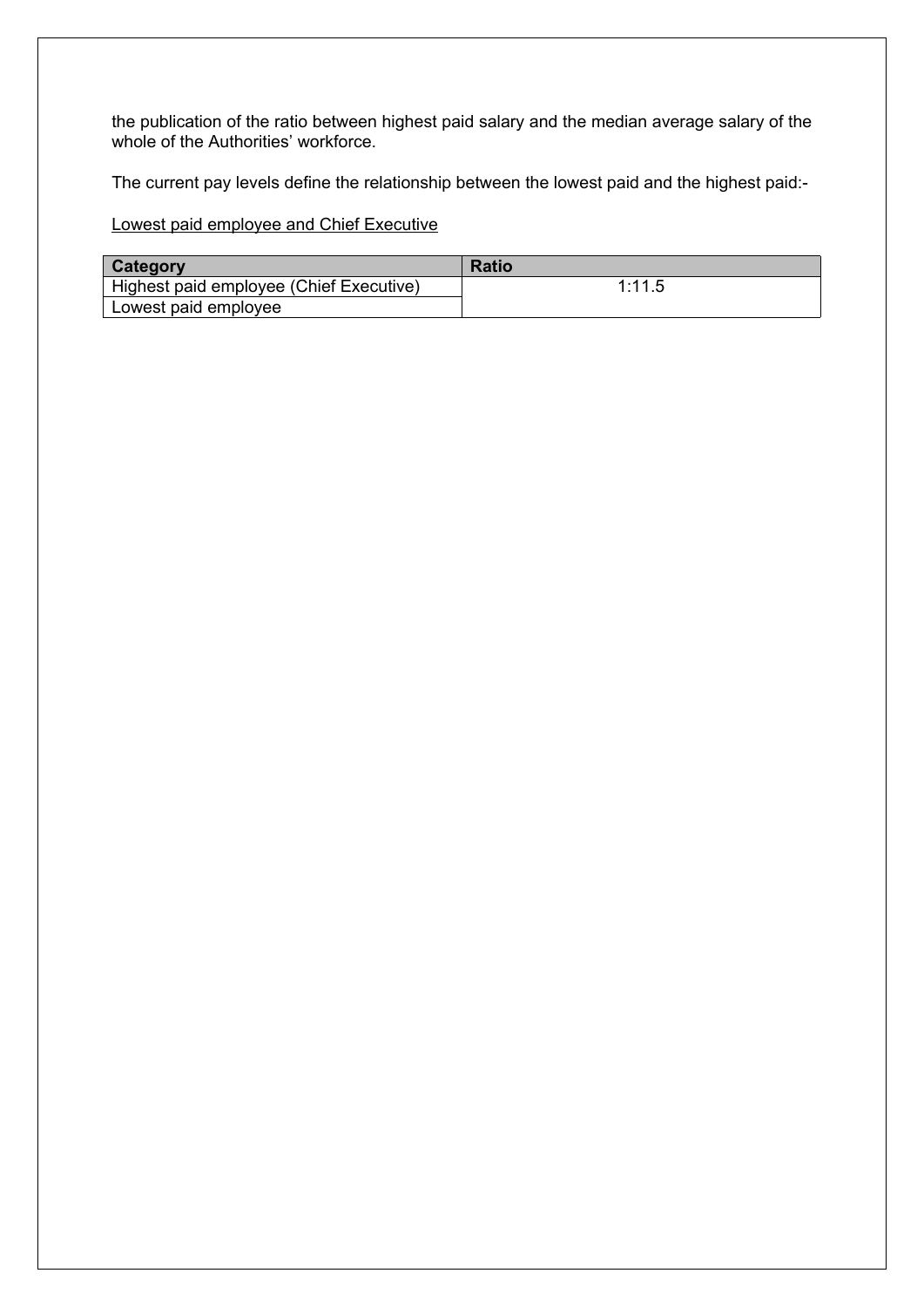Lowest paid employee and average Chief Officer

| <b>Category</b>       | <b>Ratio</b> |
|-----------------------|--------------|
| Average Chief Officer | 1:5.0        |
| <b>Lowest Paid</b>    |              |

Relationship between highest paid employees and median earnings

| Category                                | <b>Ratio</b> |
|-----------------------------------------|--------------|
| Highest paid employee (Chief Executive) | 1:7.8        |
| Median full-time equivalent earnings    |              |

Relationship between highest paid employees and median average Chief Officer

| <b>Category</b>                      | <b>Ratio</b> |
|--------------------------------------|--------------|
| Average Chief Officer                | 1:3.4        |
| Median full-time equivalent earnings |              |

It is considered that the current pay multiples represent an appropriate, fair and equitable internal pay relationship between the highest salary and that which applies to the rest of the workforce. As part of its overall and ongoing monitoring of alignment with external pay markets both within and outside the sector, the available benchmarking information will be used as appropriate.

## **9. Publication**

Following approval of full Council, this statement will be published on the website. In addition, for posts where the full-time equivalent salary is at least £50,000, the Councils' Annual Statement of Accounts will include a note setting out the total amount of:

- salary, fees or allowances paid to or receivable by the person in the current and previous year;
- any bonuses so paid or receivable by the person in the current and previous year;
- any sums payable by way of expenses allowance that are chargeable to UK income tax;
- any compensation for loss of employment and any other payments connected with termination;
- any benefits received that do not fall within the above.

The Councils' already provide details on its website of the remuneration paid to, and the duties of, the Chief Executive and Executive Directors.

## **10. Accountability and Decision Making**

In accordance with the agreed Constitution, the full Council is responsible for the appointment of the Chief Executive, following a recommendation from the Joint Appointments Sub-Committee.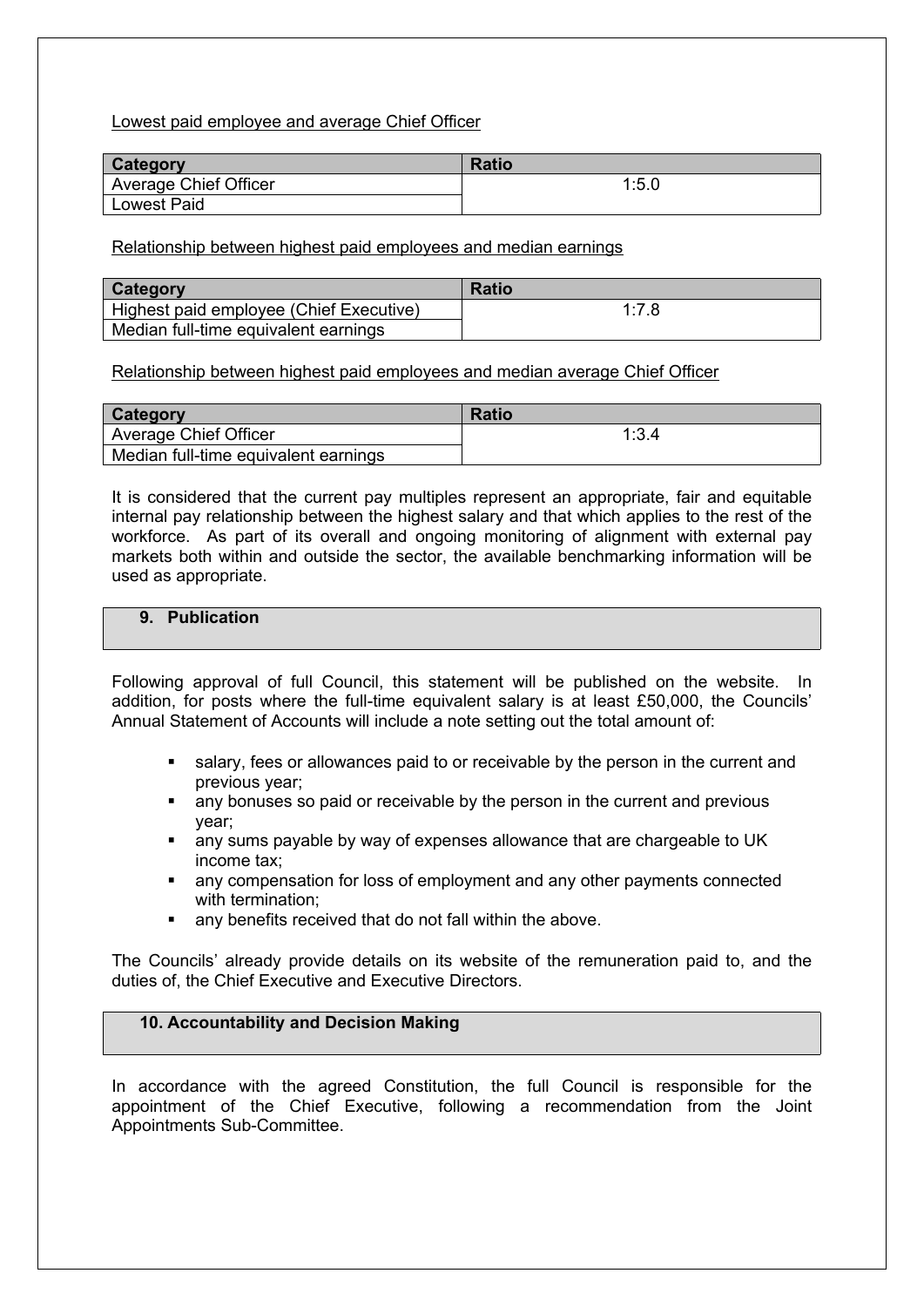The Joint Appointments Sub-Committee, which is made up of councillors from both High Peak Borough Council and Staffordshire Moorlands District Council, is responsible for appointing Executive Directors and Heads of Service. Appointments below Heads of Service level are the responsibility of the Chief Executive or his nominee.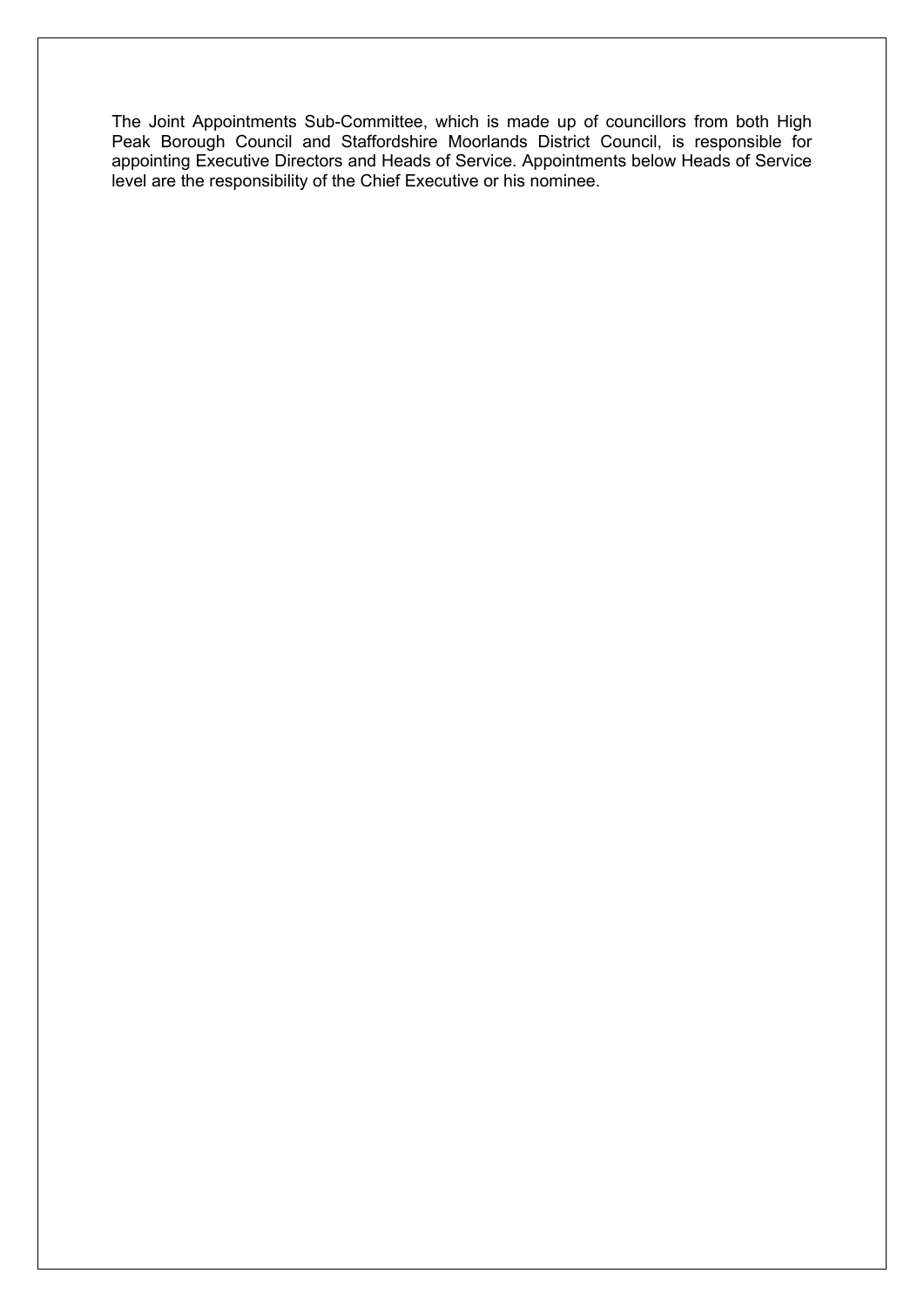## **Senior Management Grading Structure**

#### **Chief Executive**

| <b>Spinal Column</b><br><b>Point</b> | Salary - 1 <sup>st</sup> April<br>2016 | Salary - 1 <sup>st</sup> April 2017 |                                                                            |
|--------------------------------------|----------------------------------------|-------------------------------------|----------------------------------------------------------------------------|
| 92                                   | £146,939                               | £148,405                            | <b>Lower Zone</b>                                                          |
| 93                                   | £150,040                               | £151,540                            | Progression                                                                |
| 94                                   | £153,144                               | £154,675                            | dependent on good<br>performance                                           |
|                                      | <b>Progression Bar</b>                 |                                     |                                                                            |
| 95                                   | £156,249                               | £157,811                            | <b>Upper Zone</b>                                                          |
| 96                                   | £159,353                               | £160,946                            |                                                                            |
|                                      |                                        |                                     | Access & Progression<br>dependent on<br>sustained excellent<br>performance |

## **Executive Directors**

| <b>Spinal Column</b><br><b>Point</b> | Salary - 1 <sup>st</sup> April<br>2016 | Salary - 1 <sup>st</sup> April 2017 |                                    |
|--------------------------------------|----------------------------------------|-------------------------------------|------------------------------------|
| 84                                   | £85,671                                | £86,528                             | <b>Lower Zone</b>                  |
| 85                                   | £87,855                                | £88,734                             | Progression                        |
| 86                                   | £90,035                                | £90,935                             | dependent on good                  |
| 87                                   | £92,216                                | £93,138                             | performance                        |
| <b>Progression Bar</b>               |                                        |                                     |                                    |
| 88                                   | £93,473                                | £94,408                             | <b>Upper Zone</b>                  |
| 89                                   | £96,579                                | £97,545                             |                                    |
| 90                                   | £98,760                                | £99,748                             | Access & Progression               |
| 91                                   | £100,945                               | £101,954                            | dependent on                       |
|                                      |                                        |                                     | sustained excellent<br>performance |

Chief Executive / Executive Directors who have reached the top of the grade in the upper zone have access to a further non-consolidated payment of the equivalent up to 15% of salary each year for continuing sustained exceptional performance, with the actual percentage dependent on the level of performance.

#### **Head of Service**

| <b>Spinal Column</b><br><b>Point</b> | Salary - 1 <sup>st</sup> April<br>2016 | Salary - 1 <sup>st</sup> April 2017 |                                 |
|--------------------------------------|----------------------------------------|-------------------------------------|---------------------------------|
| 59                                   | £60,684                                | £61,291                             | Lower Zone                      |
| 60                                   | £63,262                                | £63,895                             | Progression                     |
| 61                                   | £65,842                                | £66,500                             | dependent on good               |
| 62                                   | £67,726                                | £68,403                             | performance                     |
|                                      |                                        |                                     |                                 |
| 63                                   | £70,050                                | £70,751                             | <b>Upper Zone</b>               |
| 64                                   | £73,075                                | £73,806                             |                                 |
| 65                                   | £75,418                                | £76,172                             | <b>Access &amp; Progression</b> |